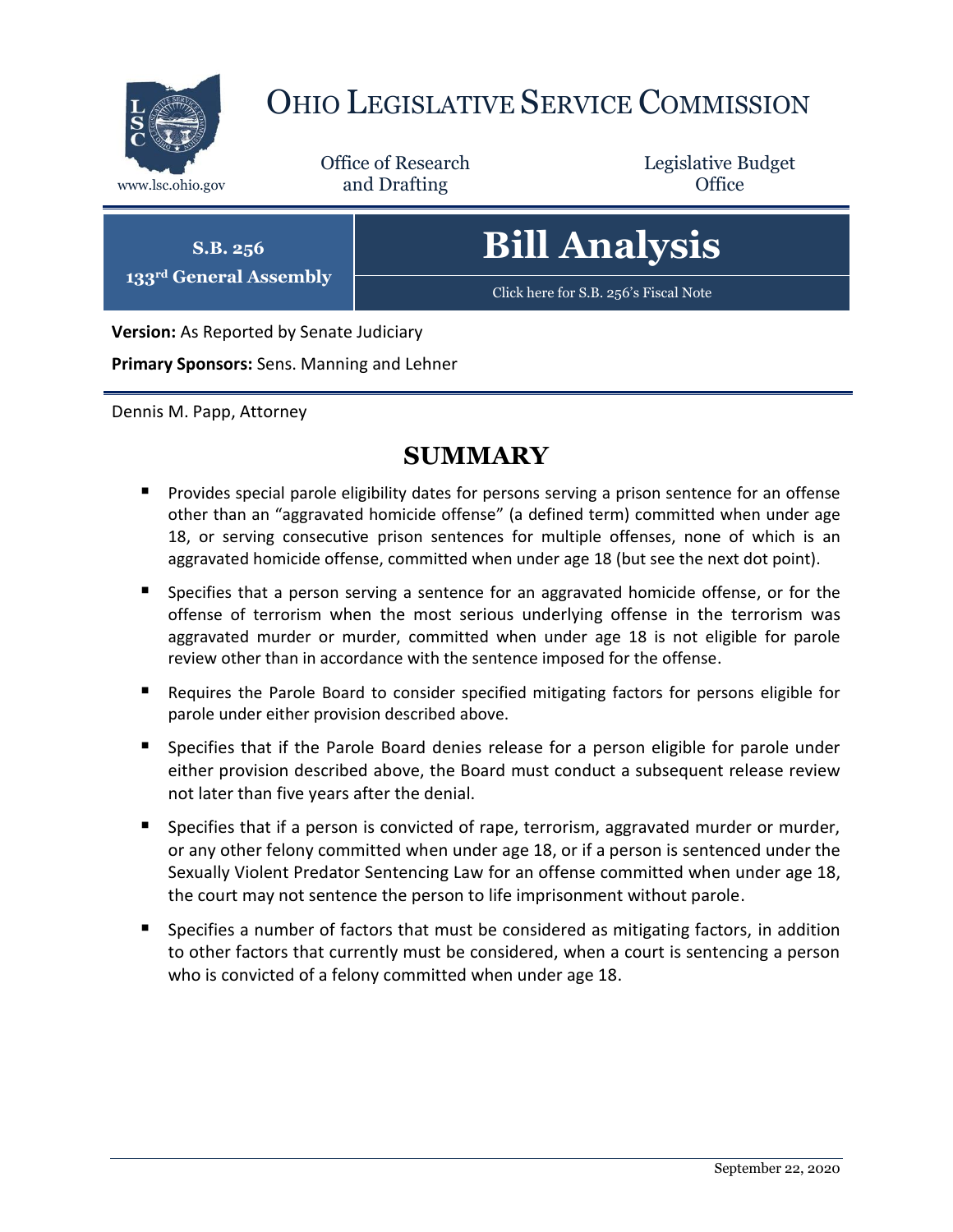## **DETAILED ANALYSIS**

#### **Parole eligibility of prisoner serving a term for an offense committed when under age 18**

#### **Introduction**

The Pardon, Parole, and Probation Law specifies when an offender who is imprisoned in a state correctional institution becomes eligible for parole and provides the Adult Parole Authority (APA) with the authority, subject to the restrictions and procedures set forth in the Law, to grant an eligible prisoner parole.<sup>1</sup> Currently under that Law a prisoner's eligibility for parole is not affected by the prisoner's age at the time of their offense and the APA is not required to consider the prisoner's age at the time of their offense in determining the prisoner's fitness for parole.

#### **Applicability of parole eligibility provisions**

The bill enacts a section in the Pardon, Parole, and Probation Law that is applicable to a prisoner who is serving a prison term for one or more offenses committed when the prisoner was under age 18. Regardless of whether the prisoner's stated prison term includes any mandatory time, the section applies automatically and cannot be limited by the sentencing court.<sup>2</sup> The bill states that the section applies to determine the parole eligibility of all prisoners described in the section who committed an offense prior to, on, or after the bill's effective date, regardless of when the prisoner committed or was sentenced for the offense.<sup>3</sup>

#### **Eligibility for parole**

#### **Prisoner serving one or more sentences other than for an aggravated homicide offense**

The bill specifies that, notwithstanding any provision of the Revised Code to the contrary, and regardless of when the offense or offenses were committed and when the sentence was imposed, a prisoner who is serving a prison sentence for an offense other than an aggravated homicide offense and who was under age 18 at the time of the offense, or who is serving consecutive prison sentences for multiple offenses none of which is an aggravated homicide offense and who was under age 18 at the time of the offenses, is eligible for parole as follows (but see "**Prisoner serving a sentence for an aggravated homicide offense or terrorism involving a murder**," below): 4

1. Except as described in (2) or (3), below, the prisoner is eligible for parole after serving 18 years in prison.

 $<sup>1</sup>$  R.C. Chapter 2967.</sup>

 $2$  R.C. 2967.132(B).

 $3$  R.C. 2967.132(I).

 $4$  R.C. 2967.132(C)(1) to (3).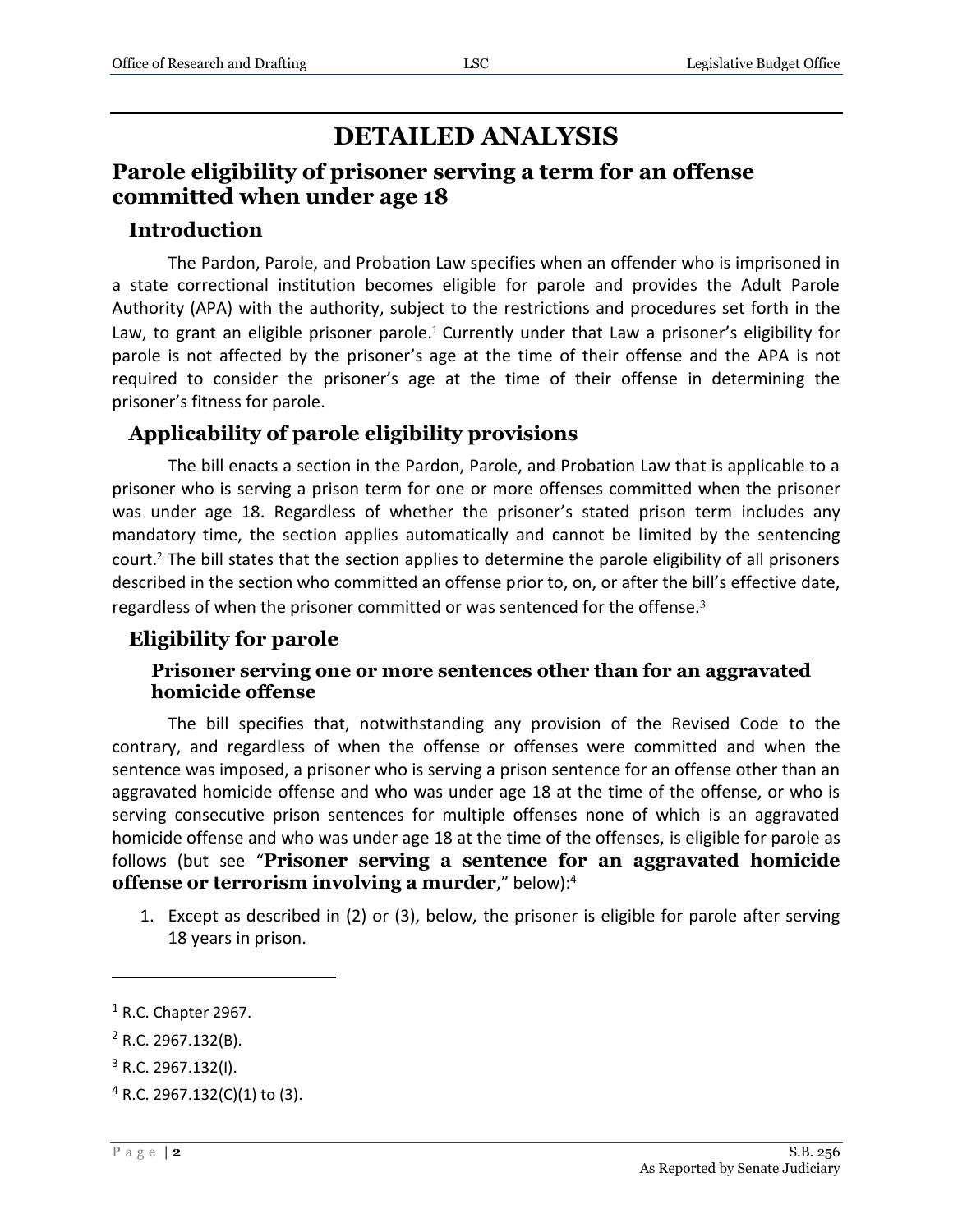- 2. Except as described in (3), below, if the prisoner is serving a sentence for one or more homicide offenses, none of which are aggravated homicide offenses, the prisoner is eligible for parole after serving 25 years in prison.
- 3. If the prisoner is serving a sentence for one or more offenses and the sentence permits parole earlier than the parole eligibility date specified in (1) or (2), above, the prisoner is eligible for parole after serving the period of time in prison that is specified in the sentence.

#### **Prisoner serving a sentence for an aggravated homicide offense or terrorism involving a murder**

The bill specifies that a prisoner who is serving a sentence for an aggravated homicide offense, or for the offense of terrorism when the most serious underlying specified offense the defendant committed in the violation was aggravated murder or murder, committed when the prisoner was under age 18 is not eligible for parole review other than in accordance with the sentence imposed for the offense.<sup>5</sup>

#### **Definition of "aggravated homicide offense" and "homicide offense"**

The bill defines "aggravated homicide offense" and "homicide offense" for purposes of its provisions described above as follows:<sup>6</sup>

"**Aggravated homicide**" means any of the following that involved the purposeful killing of three or more persons, when the offender is the principal offender in each offense: (1) the offense of aggravated murder, or (2) any other offense or combination of offenses that involved the purposeful killing of three or more persons.

"**Homicide offense**" means the offense of murder, voluntary manslaughter, involuntary manslaughter, or reckless homicide or the offense of aggravated murder that is not an aggravated homicide offense.

#### **Consideration of an eligible prisoner's release; specified mitigating factors to consider**

Under the bill, once a prisoner becomes eligible for parole under the provisions described above, the Parole Board is required, within a reasonable time after the prisoner becomes eligible, to conduct a hearing to consider the prisoner's release on parole under parole supervision. The Board is required to conduct the hearing in accordance with the Victim's Rights Law,<sup>7</sup> the Pardon, Parole, and Probation Law, and the Adult Parole Authority Law $8$  and in accordance with the Board's policies and procedures. The Board's policies and

 $5$  R.C. 2967.132(D).

 $6$  R.C. 2967.132(A).

 $<sup>7</sup>$  R.C. Chapter 2930.</sup>

<sup>8</sup> R.C. Chapter 5149.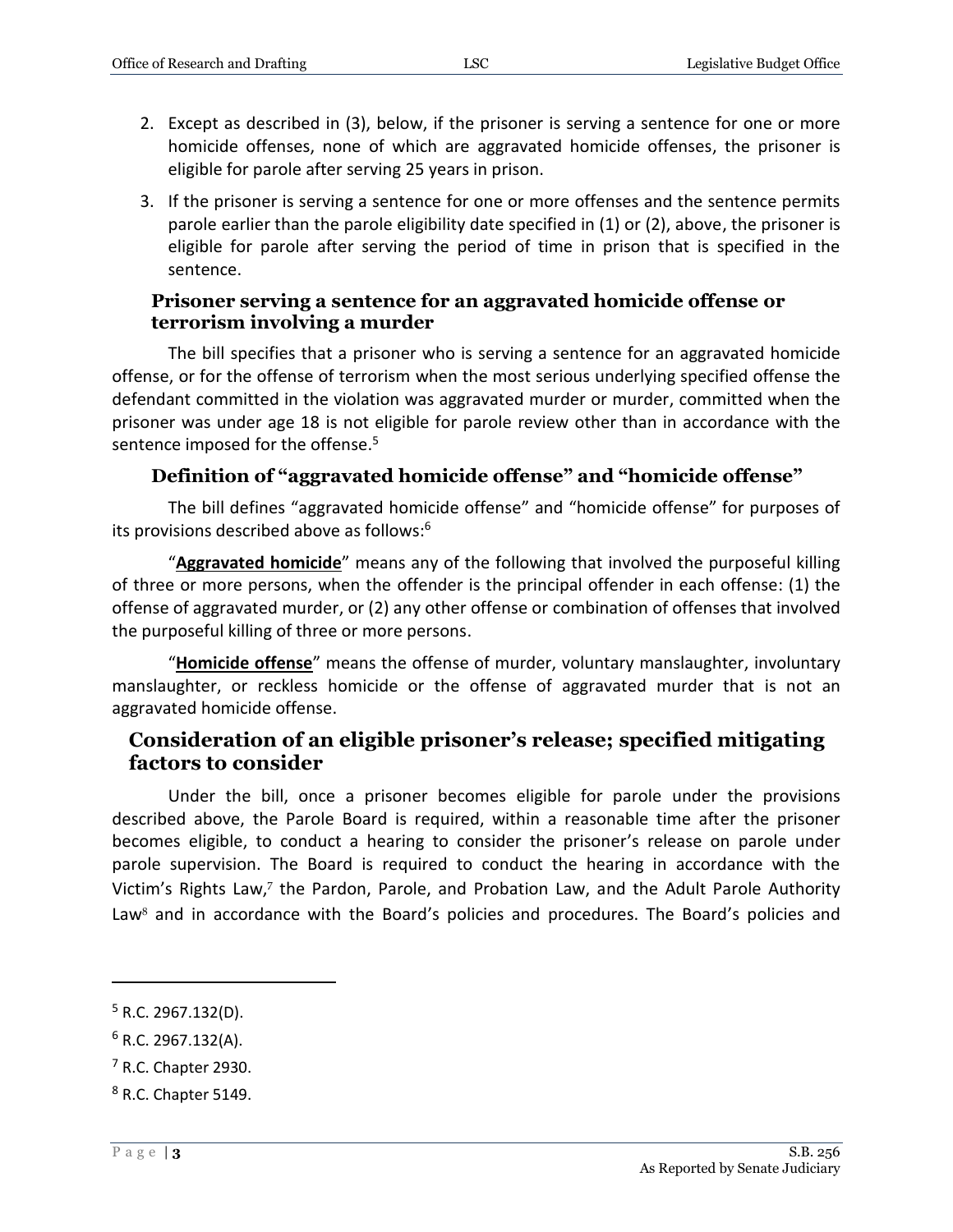procedures must permit the prisoner's privately retained counsel or the State Public Defender to appear at the prisoner's hearing to make a statement in support of the prisoner's release.<sup>9</sup>

The bill requires the Parole Board to ensure that the review process provides the prisoner a meaningful opportunity to obtain release.<sup>10</sup> In addition to any other factors the Board is required or authorized to consider by rule or statute, the bill requires the Board to consider the following factors as mitigating factors: $11$ 

- 1. The prisoner's chronological age at the time of the offense and that age's hallmark features, including intellectual capacity, immaturity, impetuosity, and a failure to appreciate risks and consequences;
- 2. The prisoner's family and home environment at the time of the offense, the prisoner's inability to control the prisoner's surroundings, a history of trauma regarding the prisoner, and the prisoner's school and special education history;
- 3. The circumstances of the offense, including the extent of the prisoner's participation in the conduct and the way familial and peer pressures may have impacted the prisoner's conduct;
- 4. Whether the prisoner might have been charged and convicted of a lesser offense if not for the incompetencies associated with youth such as the prisoner's inability to deal with police officers and prosecutors during the prisoner's interrogation or possible plea agreement, or the prisoner's inability to assist the prisoner's own attorney;
- 5. Examples of the prisoner's rehabilitation, including any subsequent growth or increase in the offender's maturity during imprisonment.

#### **Grant or denial of parole – actions required**

The bill specifies that:

- 1. If the Parole Board grants the prisoner parole under the provisions described above, the Board must impose appropriate terms and conditions of release upon the prisoner as provided under a specified provision of the Pardon, Parole, and Probation Law.<sup>12</sup>
- 2. If the Parole Board denies the prisoner release under the provisions described above, the Board must conduct a subsequent release review not later than five years after denying release. $13$

 $9$  R.C. 2967.132(E)(1).

 $10$  R.C. 2967.132(E)(2).

 $11$  R.C. 2967.132(E)(2)(a) to (e).

<sup>&</sup>lt;sup>12</sup> R.C. 2967.132(F); the specified provision is R.C. 2967.131, not in the bill.

 $13$  R.C. 2967.132(G).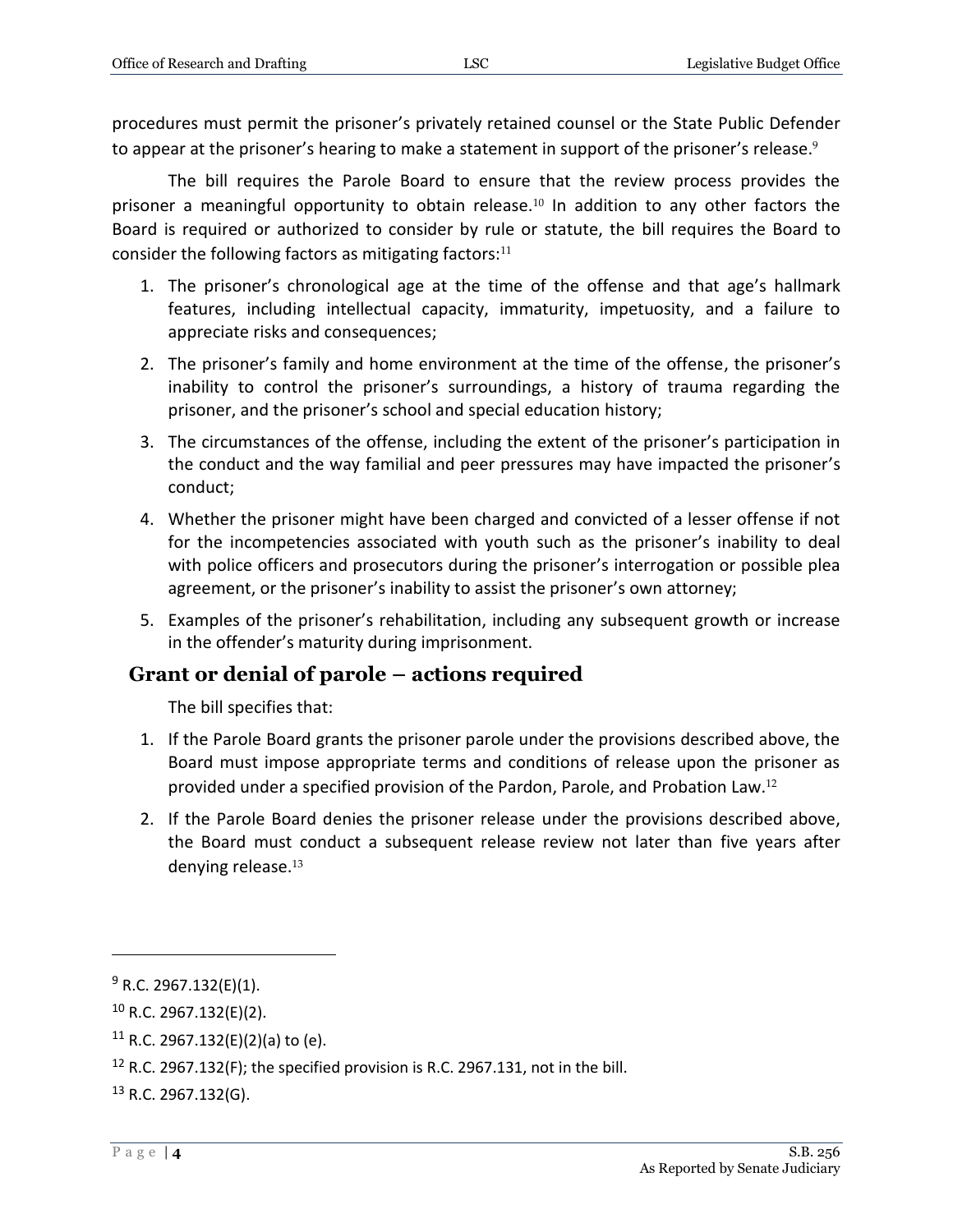#### **Notification of prisoner's eligibility for review**

In addition to any other notice required by rule or statute, the bill requires the Parole Board to notify the State Public Defender, the victim, and the appropriate prosecuting attorney of the prisoner's eligibility for review under the bill's provisions at least 60 days before the Board begins any review or proceedings involving that prisoner under those provisions.<sup>14</sup>

#### **Conforming changes**

The bill amends several provisions of existing law to conform to the bill's provisions described above:

- 1. It amends the current provision of the Pardon, Parole, and Probation Law governing parole eligibility to specify that those provisions do not apply with respect to offenses committed when the offender was under age 18 at the time of the offense and is subject to the parole provisions of the bill described above.<sup>15</sup>
- 2. It specifies that if an offender receives or received a sentence of life imprisonment without parole, a sentence of life imprisonment, a definite sentence, or a sentence to an indefinite prison term for aggravated murder or murder<sup>16</sup> or for any other felony committed when the offender was under age 18, <sup>17</sup> or received any such sentence under the Sexually Violent Predator Sentencing Law contained in R.C. Chapter 2971 for an offense committed when the offender was under age  $18,18$  the offender's parole eligibility must be determined under the bill's parole eligibility provisions described above.
- 3. It amends the current provision of the Adult Parole Authority Law allowing a Parole Board hearing officer, Parole Board member, or the Office of Victims' Services to petition the Board for a full Board hearing that relates to a proposed parole or re-parole of a prisoner to expressly specify that the provision applies with respect to the parole or re-parole of any prisoner described under the bill's provisions summarized above.<sup>19</sup>

#### **Applicability of all parole-related provisions**

The bill states that all of its provisions described above that pertain to parole apply to all offenses, offenders, and prisoners described in those provisions, regardless of when the offender or prisoner committed, or was sentenced for, the offense. $^{20}$ 

<sup>14</sup> R.C. 2967.132(H).

<sup>15</sup> R.C. 2967.13.

<sup>16</sup> R.C. 2929.02(C).

<sup>17</sup> R.C. 2929.07(B) and 2929.14(L).

 $18$  R.C. 2971.03(C) and (G).

<sup>&</sup>lt;sup>19</sup> R.C. 5149.101.

 $20$  Section 6(B).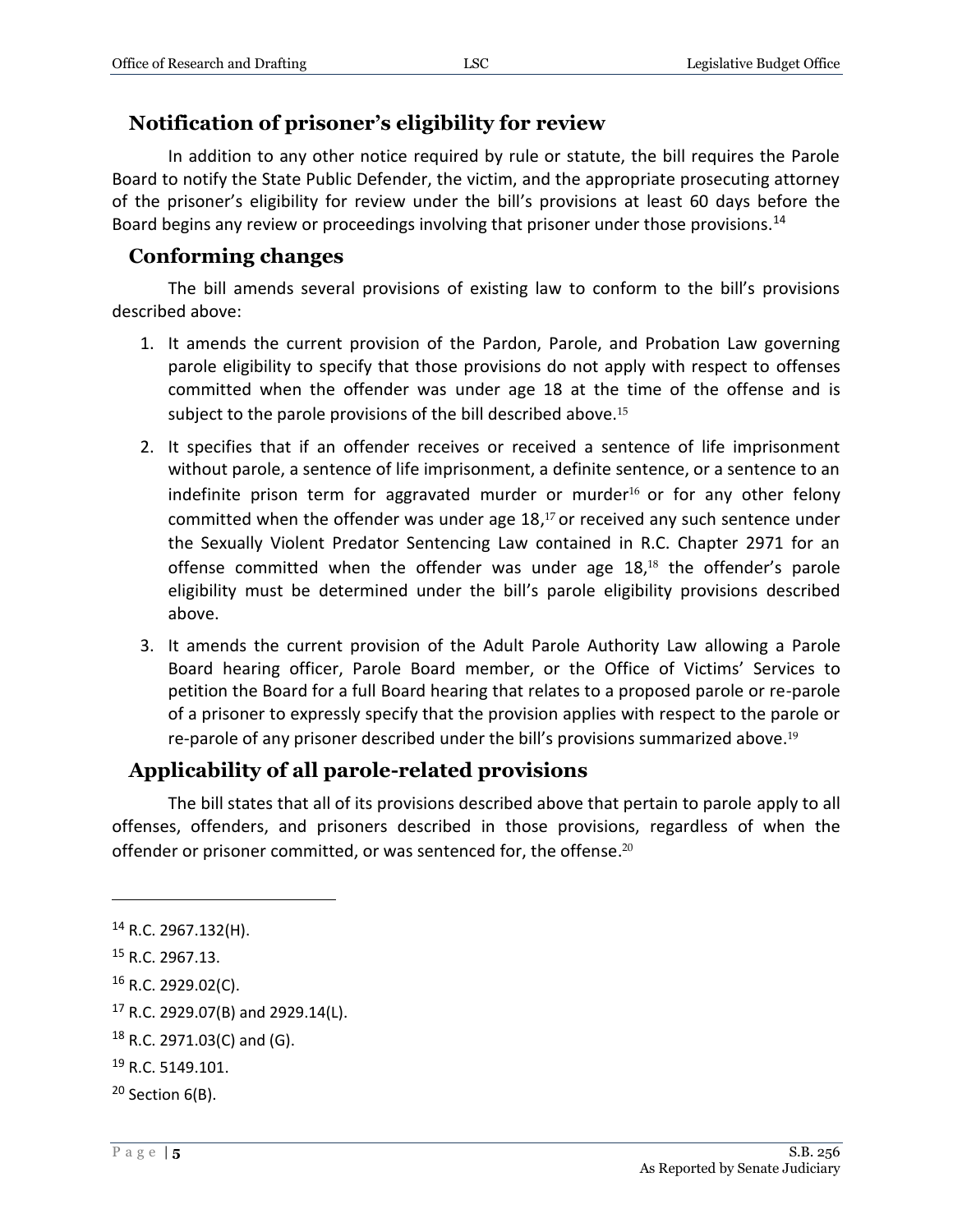#### **Sentencing provisions**

#### **No imposition of sentence of life imprisonment without parole if offense committed when under age 18**

The bill enacts provisions specifying that if a person is convicted of or pleads guilty to rape, terrorism, aggravated murder or murder, or any other felony committed when the person was under age 18, or if a person is to be sentenced under the Sexually Violent Predator Sentencing Law contained in R.C. Chapter 2971 for an offense committed when the person was under age 18, the court may not sentence the person to life imprisonment without parole. For an offender who is convicted of or pleads guilty to murder committed when the person was under age 18 and who is to be sentenced under the Sexually Violent Predator Sentencing Law, the bill specifies that the court must sentence the person to an indefinite term of 30 years to life; in all other cases that are subject to the bill's restriction, the court may sentence the person to any other authorized sanction for the offense.<sup>21</sup>

#### **Mitigating factors to be considered in sentencing for a felony, when offense committed when under age 18**

The bill specifies a number of factors that must be considered as mitigating factors, in addition to other factors that currently must be considered, when a court is sentencing a person who is convicted of or pleads guilty to a felony committed when the person was under age 18. Currently, at the sentencing hearing conducted for any felony offender, the court, before imposing sentence, must consider the record, any information presented at the hearing by the offender, the prosecuting attorney, the victim or representative, or any other person, the presentence investigation report if one was prepared, and any victim impact statement.<sup>22</sup> The factors the bill specifies are similar to those it adds as required factors that the Parole Board must consider as mitigating factors in determining whether to parole a prisoner, as described above in "**Consideration of an eligible prisoner's release; specified mitigating factors to consider**."

Under the bill, if a court is sentencing a person who is convicted of or pleads guilty to a felony and the offense was committed when the offender was under age 18, in addition to other factors considered, the court must consider youth and its characteristics as mitigating factors, including:<sup>23</sup>

1. The offender's chronological age at the time of the offense and that age's hallmark features, including intellectual capacity, immaturity, impetuosity, and a failure to appreciate risks and consequences;

<sup>&</sup>lt;sup>21</sup> R.C. 2907.02(B), 2909.24, 2929.02(A) and (B), 2929.03(A), (C), (D), (E), and (H), 2929.06, 2929.07(A), and 2971.03(A)(1), (2), (4), and (5).

 $22$  R.C. 2929.19(B)(1)(a).

 $23$  R.C. 2929.19(B)(1)(b).